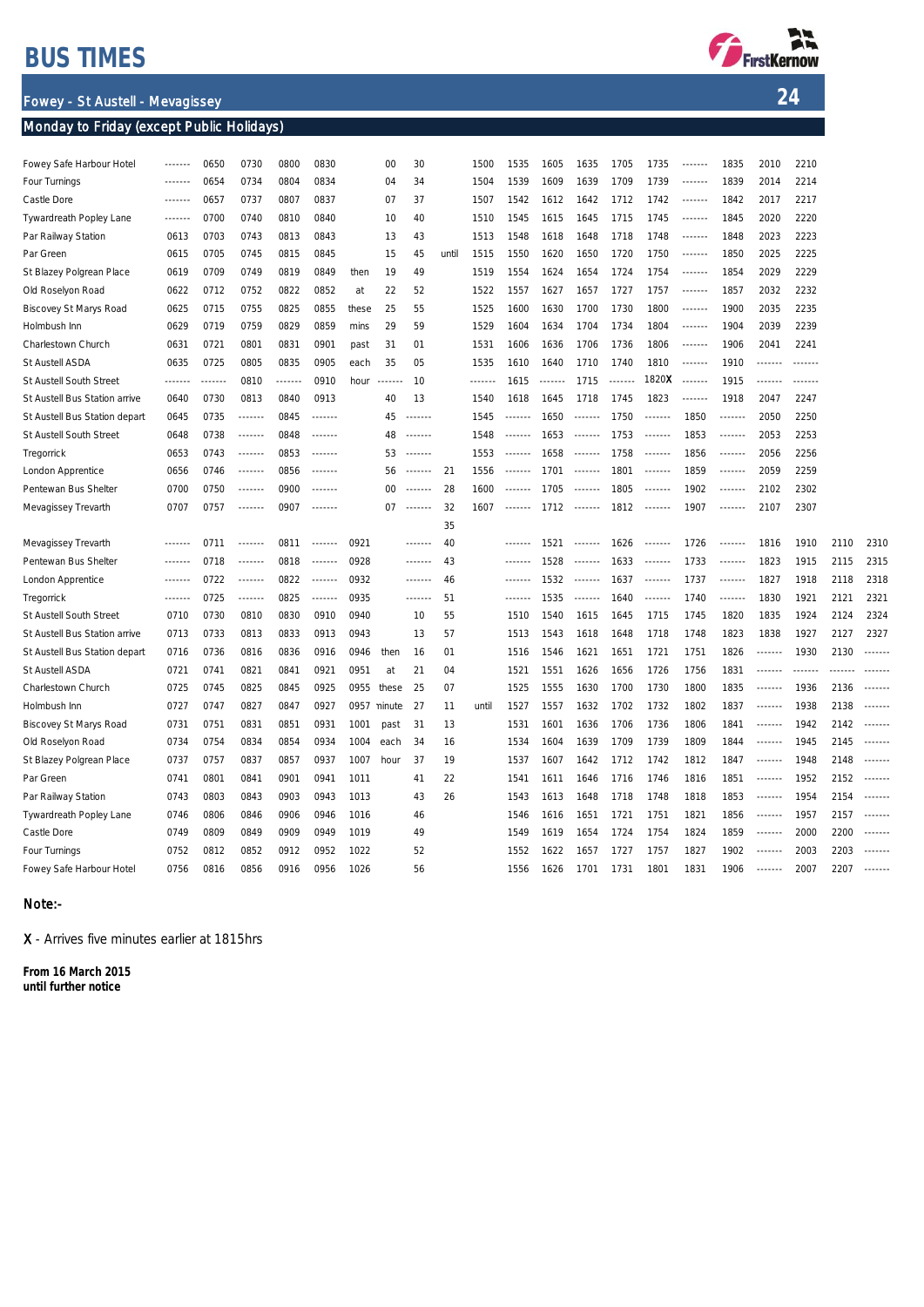### BUS TIMES

#### Fowey - St Austell - Mevagissey

| Saturdays)                    |         |                 |         |            |       |    |           |              |                 |                 |                 |         |         |                 |              |                 |         |                 |
|-------------------------------|---------|-----------------|---------|------------|-------|----|-----------|--------------|-----------------|-----------------|-----------------|---------|---------|-----------------|--------------|-----------------|---------|-----------------|
| Fowey Safe Harbour Hotel      | 0700    | $- - - - - - -$ | 0800    | 0830       |       | 00 | 30        |              | 1500            | 1535            | 1605            | 1635    | 1705    | 1735            | -------      | 1835            | 2010    | 2210            |
| Four Turnings                 | 0704    | -------         | 0804    | 0834       |       | 04 | 34        |              | 1504            | 1539            | 1609            | 1639    | 1709    | 1739            | ------- 1839 |                 | 2014    | 2214            |
| Castle Dore                   | 0707    |                 | 0807    | 0837       |       | 07 | 37        |              | 1507            | 1542            | 1612            | 1642    | 1712    | 1742            | ------- 1842 |                 | 2017    | 2217            |
| Tywardreath Popley Lane       | 0710    | $- - - - - -$   | 0810    | 0840       |       | 10 | 40        |              | 1510            | 1545            | 1615            | 1645    | 1715    | 1745            | ------- 1845 |                 | 2020    | 2220            |
| Par Railway Station           | 0713    | 0743            | 0813    | 0843       |       | 13 | 43        |              | 1513            | 1548            | 1618            | 1648    | 1718    | 1748            | ------- 1848 |                 | 2023    | 2223            |
| Par Green                     | 0715    | 0745            | 0815    | 0845       |       | 15 | 45        |              | 1515            | 1550            | 1620            | 1650    | 1720    | 1750            | -------      | 1850            | 2025    | 2225            |
| St Blazey Polgrean Place      | 0719    | 0749            | 0819    | 0849       | then  | 19 | 49        |              | 1519            | 1554            | 1624            | 1654    | 1724    | 1754            | ------- 1854 |                 | 2029    | 2229            |
| Old Roselyon Road             | 0722    | 0752            | 0822    | 0852       | at    | 22 | 52        |              | 1522            | 1557            | 1627            | 1657    | 1727    | 1757            | ------- 1857 |                 | 2032    | 2232            |
| Biscovey St Marys Road        | 0725    | 0755            | 0825    | 0855       | these | 25 | 55        |              | 1525            | 1600            | 1630            | 1700    | 1730    | 1800            | ------- 1900 |                 | 2035    | 2235            |
| Holmbush Inn                  | 0729    | 0759            | 0829    | 0859       | mins  | 29 | 59        | until        | 1529            | 1604            | 1634            | 1704    | 1734    | 1804            | -------      | 1904            | 2039    | 2239            |
| Charlestown Church            | 0731    | 0801            | 0831    | 0901       | past  | 31 | 01        |              | 1531            | 1606            | 1636            | 1706    | 1736    | 1806            | ------ 1906  |                 | 2041    | 2241            |
| St Austell ASDA               | 0735    | 0805            | 0835    | 0905       | each  | 35 | 05        |              | 1535            | 1610            | 1640            | 1710    | 1740    | 1810            | ------- 1910 |                 |         |                 |
| St Austell South Street       | ------- | 0810            | ------- | 0910       | hour  |    | ------ 10 |              | $- - - - - - -$ | 1615            | $- - - - - - -$ | 1715    | ------- | 1820X           | ------- 1915 |                 | ------- |                 |
| St Austell Bus Station arrive | 0740    | 0813            | 0840    | 0913       |       | 40 | 13        |              | 1540            | 1618            | 1645            | 1718    | 1745    | 1823            | ------ 1918  |                 | 2047    | 2247            |
| St Austell Bus Station depart | 0745    | .               | 0845    |            |       | 45 |           |              | 1545            | $- - - - - -$   | 1650            |         | 1750    |                 | 1850         | $- - - - - - -$ | 2050    | 2250            |
| St Austell South Street       | 0748    | ------          | 0848    |            |       | 48 |           |              | 1548            |                 | 1653            |         | 1753    |                 | 1853         | $- - - - - - -$ | 2053    | 2253            |
| Tregorrick                    | 0753    | $- - - - - - -$ | 0853    | -------    |       | 53 | -------   |              | 1553            | $- - - - - - -$ | 1658            | ------- | 1758    | -------         | 1856         | $- - - - - - -$ | 2056    | 2256            |
| London Apprentice             | 0756    | -------         | 0856    | .          |       | 56 | -------   |              | 1556            | .               | 1701            |         | 1801    | .               | 1859         | 1.1.1.1.1.1     | 2059    | 2259            |
| Pentewan Bus Shelter          | 0800    | $- - - - - - -$ | 0900    | .          |       | 00 | -------   |              | 1600            | -------         | 1705            | ------- | 1805    | $- - - - - - -$ | 1902         | $- - - - - - -$ | 2102    | 2302            |
| Mevagissey Trevarth           | 0807    | $- - - - - - -$ | 0907    | .          |       | 07 | -------   |              | 1607            | $- - - - - - -$ | 1712            | ------- | 1812    | $- - - - - - -$ | 1907         | $- - - - - - -$ | 2107    | 2307            |
|                               |         |                 |         |            |       |    |           |              |                 |                 |                 |         |         |                 |              |                 |         |                 |
| Mevagissey Trevarth           |         |                 | 0821    |            |       | 21 |           | ------- 1521 |                 | .               | 1626            |         | 1726    | .               | 1816         | 1910            | 2110    | 2310            |
| Pentewan Bus Shelter          |         |                 | 0828    |            |       | 28 |           |              | 1528            | $- - - - - - -$ | 1633            | ------- | 1733    | $- - - - - - -$ | 1823         | 1915            | 2115    | 2315            |
| London Apprentice             |         |                 | 0832    |            |       | 32 |           |              | 1532            | $- - - - - - -$ | 1637            |         | 1737    | .               | 1827         | 1918            | 2118    | 2318            |
| Tregorrick                    |         |                 | 0835    |            |       | 35 |           |              | 1535            | -------         | 1640            |         | 1740    | -------         | 1830         | 1921            | 2121    | 2321            |
| St Austell South Street       | 0740    | 0810            | 0840    |            | 10    | 40 |           | 1510         | 1540            | 1615            | 1645            | 1715    | 1745    | 1820            | 1835         | 1924            | 2124    | 2324            |
| St Austell Bus Station arrive | 0743    | 0813            | 0843    |            | 13    | 43 |           | 1513         | 1543            | 1618            | 1648            | 1718    | 1748    | 1823            | 1838         | 1927            | 2127    | 2327            |
| St Austell Bus Station depart | 0746    | 0816            | 0846    | then       | 16    | 46 |           | 1516         | 1546            | 1621            | 1651            | 1721    | 1751    | 1826            | -------      | 1930            | 2130    | $- - - - - - -$ |
| St Austell ASDA               | 0751    | 0821            | 0851    | at         | 21    | 51 |           | 1521         | 1551            | 1626            | 1656            | 1726    | 1756    | 1831            | -------      | 1.1.1.1         |         |                 |
| Charlestown Church            | 0755    | 0825            | 0855    | these      | 25    | 55 |           | 1525         | 1555            | 1630            | 1700            | 1730    | 1800    | 1835            | ------- 1936 |                 | 2136    | -------         |
| Holmbush Inn                  | 0757    | 0827            | 0857    | minutes 27 |       | 57 | until     | 1527         | 1557            | 1632            | 1702            | 1732    | 1802    | 1837            | ------- 1938 |                 | 2138    | -------         |
| Biscovey St Marys Road        | 0801    | 0831            | 0901    | past       | 31    | 01 |           | 1531         | 1601            | 1636            | 1706            | 1736    | 1806    | 1841            | ------- 1942 |                 | 2142    |                 |
| Old Roselyon Road             | 0804    | 0834            | 0904    | each       | 34    | 04 |           | 1534         | 1604            | 1639            | 1709            | 1739    | 1809    | 1844            | ------- 1945 |                 | 2145    |                 |
| St Blazey Polgrean Place      | 0807    | 0837            | 0907    | hour       | 37    | 07 |           | 1537         | 1607            | 1642            | 1712            | 1742    | 1812    | 1847            | ------- 1948 |                 | 2148    | $- - - - - - -$ |
| Par Green                     | 0811    | 0841            | 0911    |            | 41    | 11 |           | 1541         | 1611            | 1646            | 1716            | 1746    | 1816    | 1851            | ------- 1952 |                 | 2152    | $- - - - - - -$ |
| Par Railway Station           | 0813    | 0843            | 0913    |            | 43    | 13 |           | 1543         | 1613            | 1648            | 1718            | 1748    | 1818    | 1853            | ------- 1954 |                 | 2154    | $- - - - - - -$ |
| Tywardreath Popley Lane       | 0816    | 0846            | 0916    |            | 46    | 16 |           | 1546         | 1616            | 1651            | 1721            | 1751    | 1821    | 1856            | -------      | 1957            | 2157    | -------         |
| Castle Dore                   | 0819    | 0849            | 0919    |            | 49    | 19 |           | 1549         | 1619            | 1654            | 1724            | 1754    | 1824    | 1859            | -------      | 2000            | 2200    | -------         |
| Four Turnings                 | 0822    | 0852            | 0922    |            | 52    | 22 |           | 1552         | 1622            | 1657            | 1727            | 1757    | 1827    | 1902            | -------      | 2003            | 2203    | -------         |
| Fowey Safe Harbour Hotel      | 0826    | 0856            | 0926    |            | 56    | 26 |           | 1556         | 1626            | 1701            | 1731            | 1801    | 1831    | 1906            | -------      | 2007            | 2207    | -------         |

#### Note:-

X - Arrives five minutes earlier at 1815hrs



24